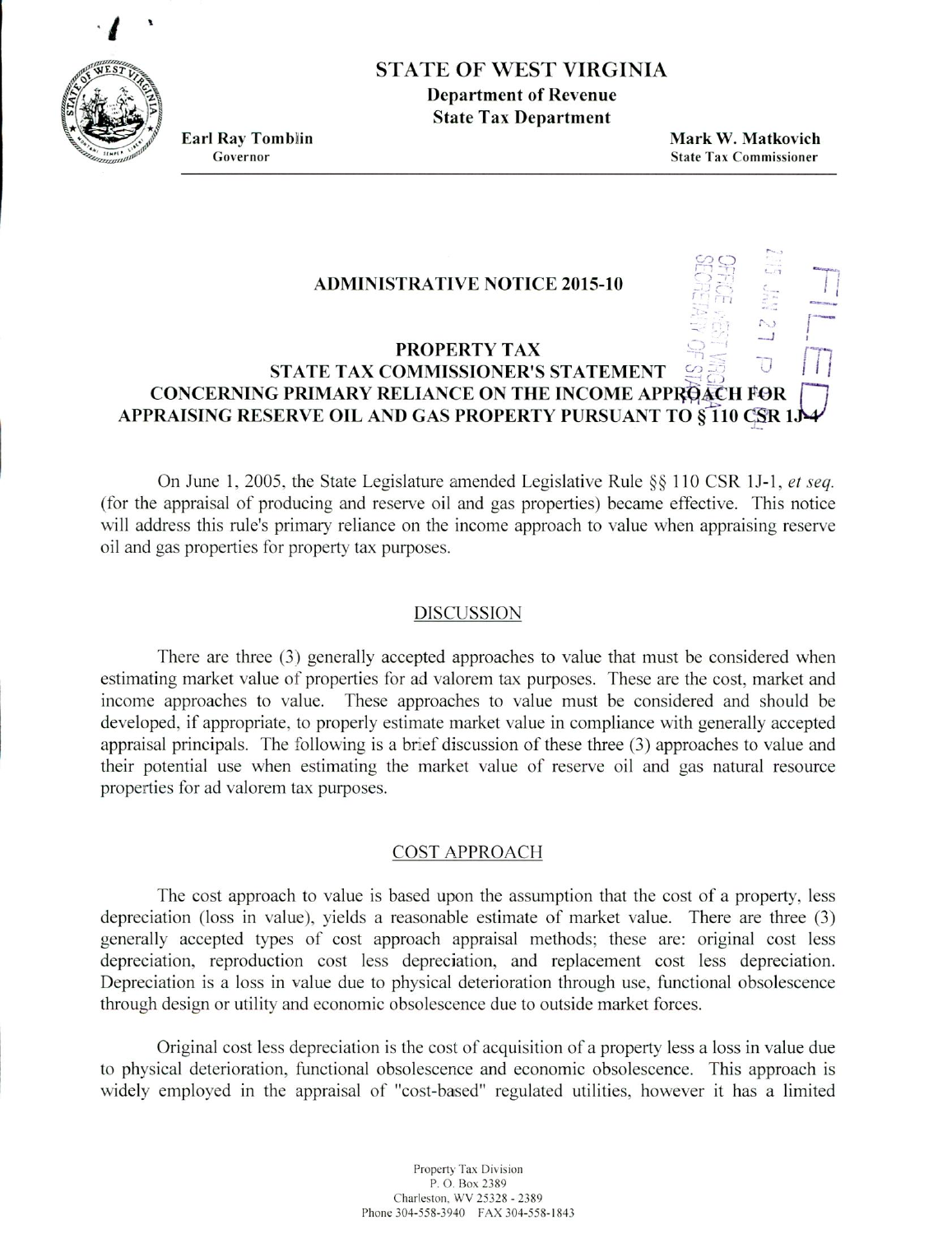#### **Administrative Notice 2015-10 Page** 2

 $\mathbf{r}$ 

application when appraising reserve oil and gas properties, as many of these types of properties were acquired years ago at substantially less than current market value.

Reproduction cost less depreciation is the cost of reproducing an exact replica of a property less physical deterioration, functional obsolescence. and economic obsolescence. This approach is employed in appraising one-of-a-kind properties such as works of art or special purpose properties. an example of which may be the State's Capitol Building. Oil and gas properties are a nonrenewable natural resource and can therefore not be reproduced. Because of their nonrenewable nature, reserve oil and gas properties do not lend themselves to development of'a reproduction cost less depreciation appraisal.

Replacement cost icss depreciation is the cost of replacing a property with one *of* like utility less physical deterioration and economic obsolescence. This approach is the most widely used of the three  $(3)$  cost approaches to value and is widely employed in the appraisal of commercial and industrial personal property. Replacement cost has limited application, however, in the appraisal of nonrenewable natural resource properties, as the resource cannot by its nature be replaced. Because of their nonrenewable nature. reserve oil and eas properties do not lend themselves to the development of replacement cost new less depreciation appraisals.

#### MARKET APPROACH

The market approach to value is based upon the assumption that the recent selling price of comparable properties, if properly analyzed and adjusted. will yield a reasonable estimate of current market value. While sales of reserve oil and gas properties do occur within the State. the sales are infrequent and quite often oil and gas interests represent only a portion of the property acquisition thus diluting the purity of the market transaction. Because of these drawbacks the Legislative Rule does not contemplate the development of a market comparable approach to value for reserve oil and gas properties.

## **INCOME APPROACH**

The income approach to value is based upon the assumption that a property is worth the future income, discounted to present worth. that it will generate for the prospective buyer. In the oil and gas industry, a common business practice of negotiating advance payments ("delay rentals") for the right to. at some future date. produce oil and gas has developed. By analyzing the amount and duration. typically. of delay rentals and by discounting the resulting income series to present worth an estimate of the probable selling price of reserve oil and gas properties can be developed. This procedure contained in  $\S$  110 CSR 1J-4.7 is the method used by the Department to develop, on a county and district basis, the per acre market value of reserve (non-producing acreage) oil and gas properties. The resultant per acre values were developed and published, in finalized form, in the State Register on August 29. 2014.